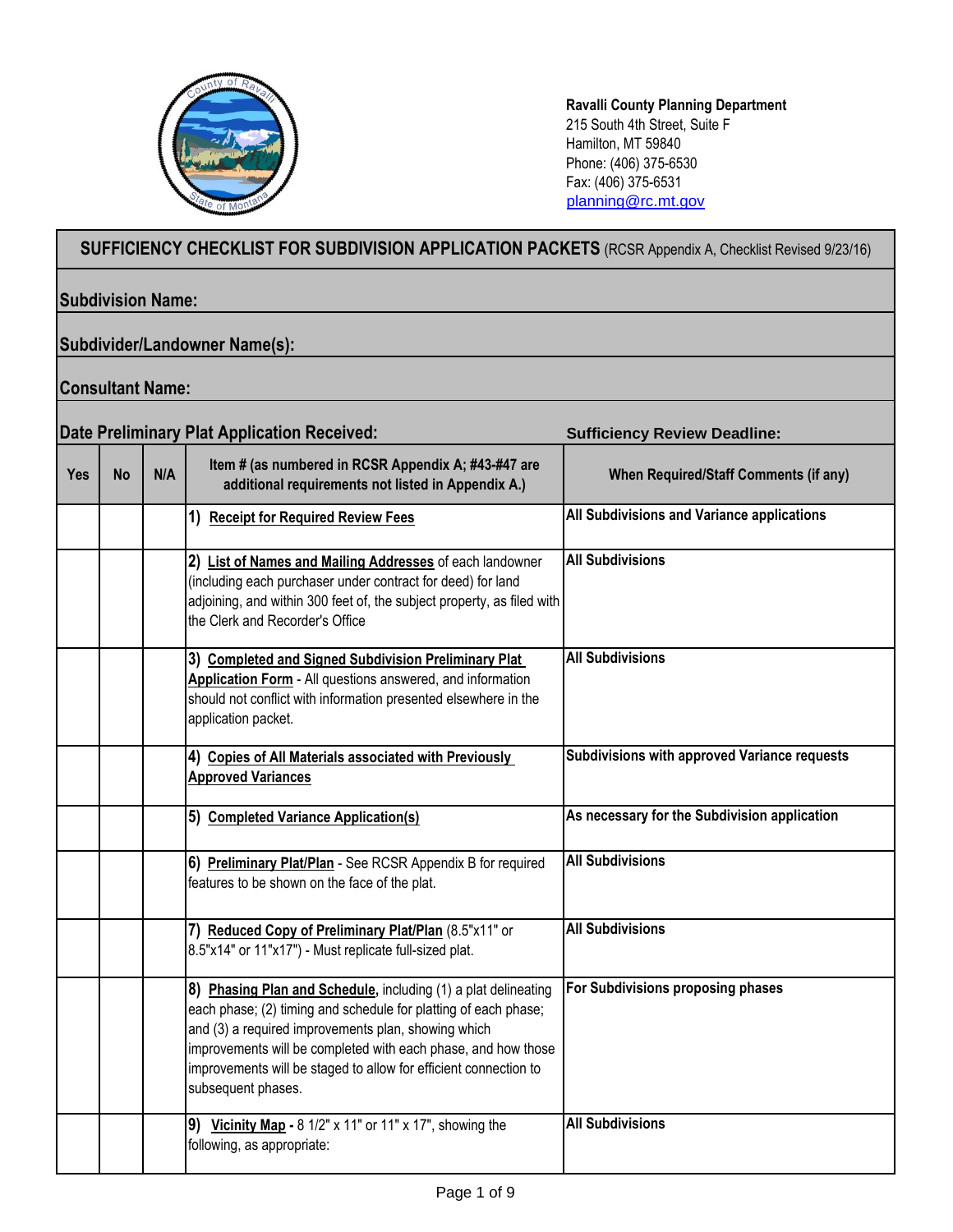| <b>Yes</b> | <b>No</b> | N/A | Item # (as numbered in RCSR Appendix A; #43-#47 are<br>additional requirements not listed in Appendix A.)                                                  | <b>When Required/Staff Comments (if any)</b>                                |
|------------|-----------|-----|------------------------------------------------------------------------------------------------------------------------------------------------------------|-----------------------------------------------------------------------------|
|            |           |     | a) Boundaries of subject property                                                                                                                          |                                                                             |
|            |           |     | b) Location and names of adjacent roadways                                                                                                                 |                                                                             |
|            |           |     | c) U.S. Highway 93 or Eastside Highway                                                                                                                     |                                                                             |
|            |           |     | d) Approximate location of municipal boundaries                                                                                                            |                                                                             |
|            |           |     | e) Rivers, creeks, streams, wetlands, natural drainages                                                                                                    |                                                                             |
|            |           |     | f) Private or public airport (including landing strips), if the<br>subdivision is located near one                                                         |                                                                             |
|            |           |     | g) Shooting range, if the subdivision is located near one                                                                                                  |                                                                             |
|            |           |     | 10) Aerial Photo (2004 or later) of the property and the general<br>area - 8.5"x11" or 11"x17", showing the following, as appropriate:                     | <b>All Subdivisions</b>                                                     |
|            |           |     | a) The date of the photo                                                                                                                                   |                                                                             |
|            |           |     | b) Scale                                                                                                                                                   |                                                                             |
|            |           |     | c) Boundaries of the subject parcel                                                                                                                        |                                                                             |
|            |           |     | d) Changes that have occurred since the photo was taken                                                                                                    |                                                                             |
|            |           |     | 11) Plans for addressing Additional Provisions for Mobile<br>Home Parks - Address the requirements outlined in RCSR<br>Chapter 12, Section 12-11.          | <b>Mobile Home Park Subdivisions</b>                                        |
|            |           |     | 12) Plans for addressing Additional Provisions for<br>Recreational Vehicle Parks - Address the requirements outlined<br>in RCSR Chapter 12, Section 12-11. | <b>Recreational Vehicle Park Subdivisions</b>                               |
|            |           |     | 13) Condominium Checklist - Checklists are available from the Subdivisions proposing Condominiums<br>Planning Department, or at Planning's website.        |                                                                             |
|            |           |     | 14) Proposed Covenants                                                                                                                                     | When Covenants are proposed, per the Subdivision<br><b>Application Form</b> |
|            |           |     | 15) Title Report - Including any existing covenants, deed<br>restrictions, easements, and identifying the current landowner(s).                            | <b>All Subdivisions</b>                                                     |
|            |           |     | 16) Other Existing Covenants, Deed Restrictions,<br>Easements, and other Recorded Restrictions not included in<br>the Title Report                         | <b>All Subdivisions</b>                                                     |
|            |           |     | 17) Environmental Assessment, completed to the<br>requirements in RCSR Appendix E.                                                                         | <b>Major Subdivisions</b>                                                   |
|            |           |     | 18) Community Impact Report, completed to the requirements<br>in RCSR Appendix F.                                                                          | <b>Major Subdivisions</b>                                                   |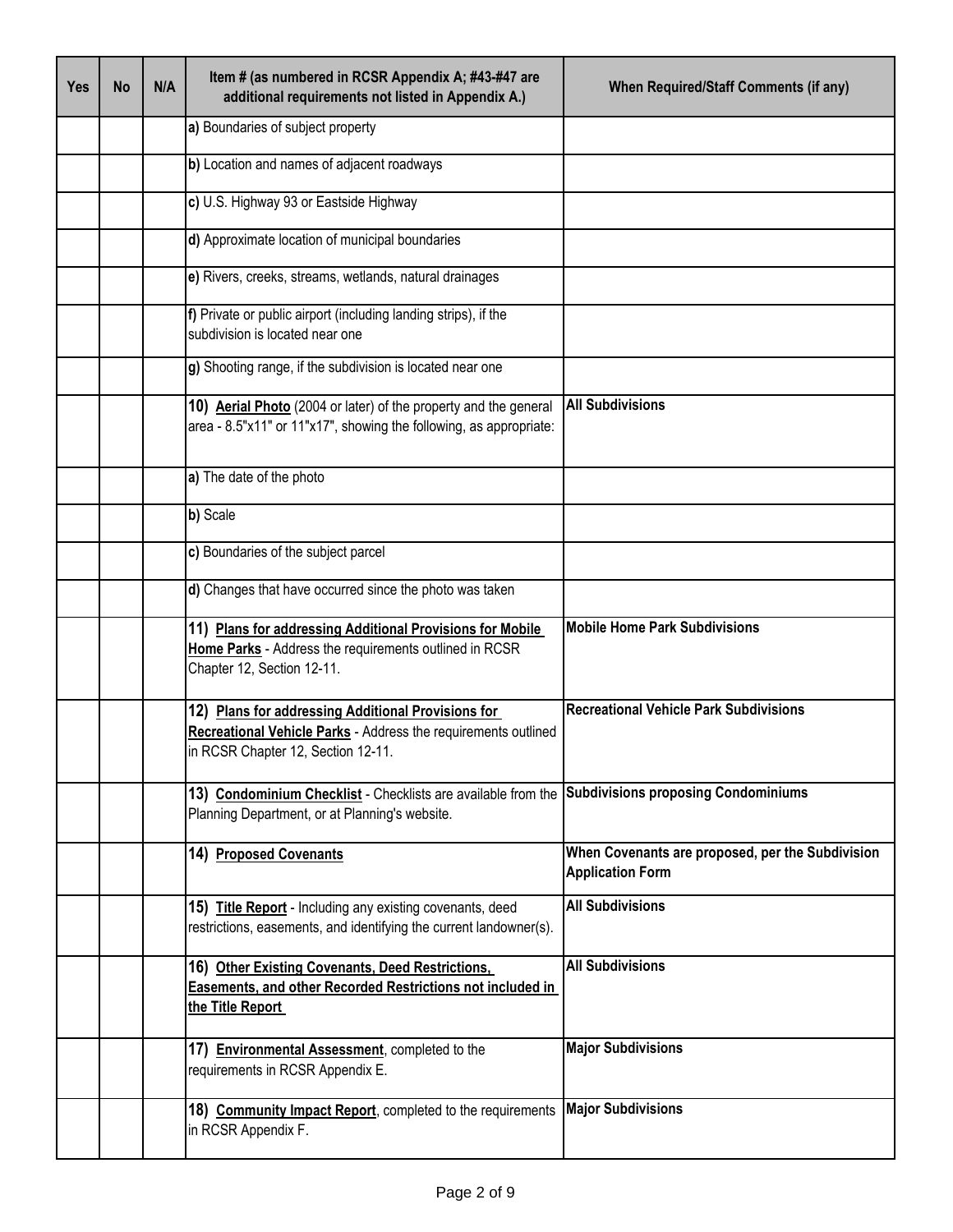| <b>Yes</b> | <b>No</b> | N/A | Item # (as numbered in RCSR Appendix A; #43-#47 are<br>additional requirements not listed in Appendix A.)                                                                                                                                                                                     | When Required/Staff Comments (if any)                                                                                                       |
|------------|-----------|-----|-----------------------------------------------------------------------------------------------------------------------------------------------------------------------------------------------------------------------------------------------------------------------------------------------|---------------------------------------------------------------------------------------------------------------------------------------------|
|            |           |     | 19) Summary of Probable Impacts, completed to the<br>requirements in Appendix G.                                                                                                                                                                                                              | <b>All Subdivisions</b>                                                                                                                     |
|            |           |     | 20) Soils Map and Related Soils Information - Must contain all All Subdivisions<br>soil types on property, suitability of these soils for development or<br>agricuture, using information from the Natural Resources<br>Conservation Service.                                                 |                                                                                                                                             |
|            |           |     | 21) Letter from the Montana State Historic Preservation<br>Office (SHPO) detailing evidence of known locations (or lack<br>thereof) of any cultural or historic resources                                                                                                                     | <b>All Subdivisions</b>                                                                                                                     |
|            |           |     | a) If the response letter from SHPO indicates that cultural and/or<br>historical resources have a potential to be located on the subject<br>property, the applicant shall perform an archaeological resources<br>inventory which shall be submitted with the preliminary plat<br>application. |                                                                                                                                             |
|            |           |     | b) The inventory shall be prepared and completed by a qualified<br>individual with a degree in archaeology or very closely related<br>field, and shall be prepared to comply with Class 3 of the<br>Secretary of Interior standards.                                                          |                                                                                                                                             |
|            |           |     | 22) The Ground Disturbance and Noxious Weed<br>Management Plan for the control of noxious weeds and the<br>revegetation of all soils disturbed within the subdivision,<br>approved by the Ravalli County Weed District                                                                        | <b>All Subdivisions</b>                                                                                                                     |
|            |           | X   | 23) One Copy of all Materials submitted to RCEHD for Water<br>and Sanitation Information required per MCA 76-3-622<br>(**NEEDED AT ELEMENT REVIEW STAGE**)                                                                                                                                    |                                                                                                                                             |
|            |           |     | 24) Copy of the Checklist (which shall be limited to<br>information required by MCA 76-3-622) from RCEHD stating<br>the information is complete                                                                                                                                               | <b>All Subdivisions</b>                                                                                                                     |
|            |           |     | 25a) Concept Plans for Public Water Systems, prepared by a<br>Professional Engineer - must show the proposed location of all<br>water lines, stub-outs, and associated facilities.                                                                                                            | When the Subdivision is proposed to be served by an<br>existing Public Water System, or a Central Water<br><b>Supply System is proposed</b> |
|            |           |     | 25b) Concept Plans for Wastewater Treatment Systems,<br>prepared by a Professional Engineer - must show the proposed<br>location of all sewer lines, stub-outs, and associated facilities.                                                                                                    | When the Subdivision will be served by an existing<br>Sewer District, or when a Private Community System<br>is proposed                     |
|            |           |     | 26) Documentation of Existing Water Rights or Water Shares All Subdivisions with water rights or water shares                                                                                                                                                                                 |                                                                                                                                             |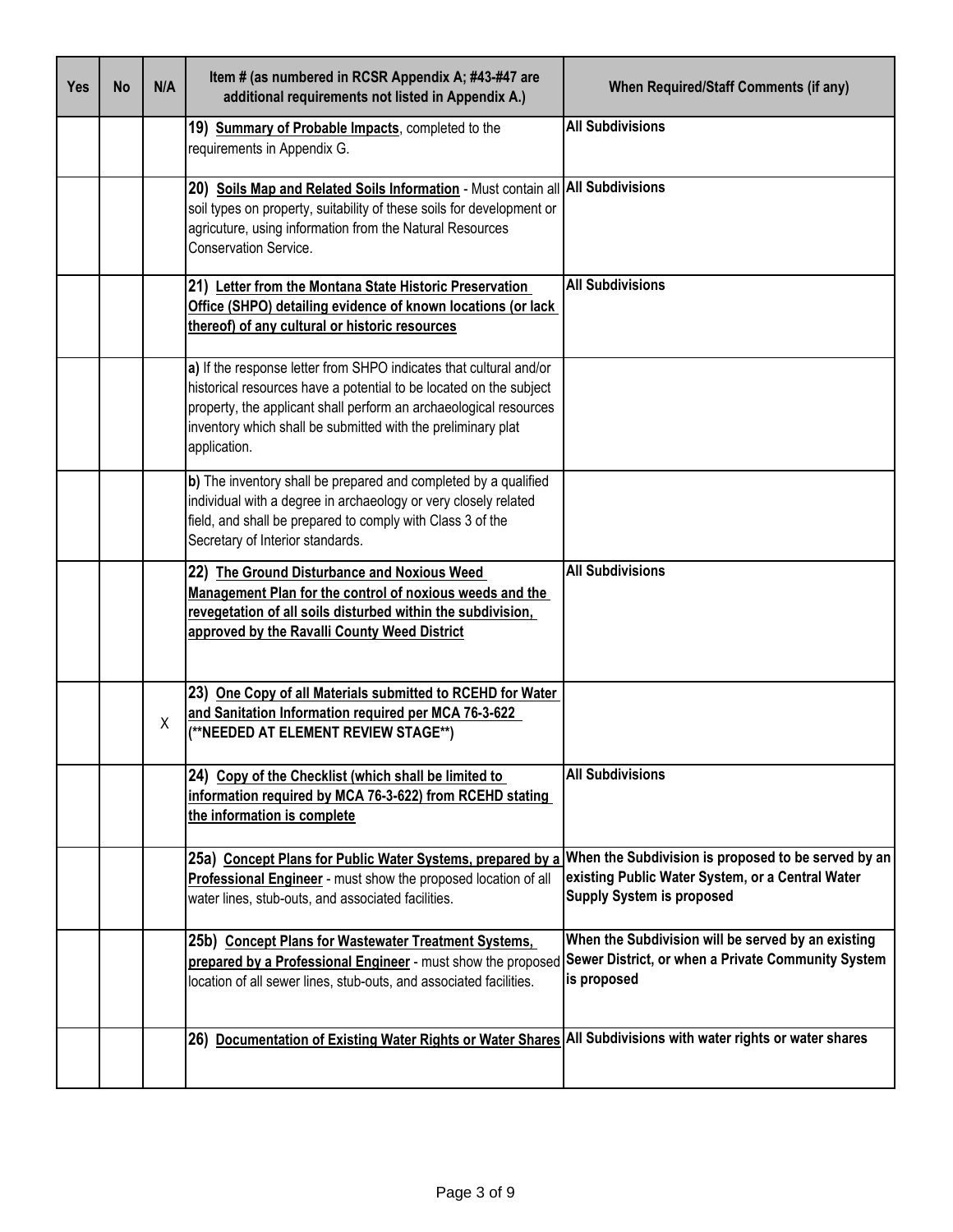| <b>Yes</b> | <b>No</b> | N/A | Item # (as numbered in RCSR Appendix A; #43-#47 are<br>additional requirements not listed in Appendix A.)                                                                                                                                                                                                                                                                                          | <b>When Required/Staff Comments (if any)</b>                                                                                                                                                                                                        |
|------------|-----------|-----|----------------------------------------------------------------------------------------------------------------------------------------------------------------------------------------------------------------------------------------------------------------------------------------------------------------------------------------------------------------------------------------------------|-----------------------------------------------------------------------------------------------------------------------------------------------------------------------------------------------------------------------------------------------------|
|            |           |     | 27) Master Irrigation Plan, to be prepared in the following<br>format (may be included on the preliminary plat):                                                                                                                                                                                                                                                                                   | Required when an irrigation water right or share will<br>be conveyed with one or more lots within the<br>subdivision. *HOA requirements for water delivery<br>systems apply (final plat requirement) when average lot<br>size is less than 5 acres. |
|            |           |     | a) The plan, and all supporting documentation, shall be prepared<br>by a person with a working knowledge of irrigation water delivery<br>systems                                                                                                                                                                                                                                                   |                                                                                                                                                                                                                                                     |
|            |           |     | b) The plan shall be drawn at the same scale as required for the<br>preliminary plat                                                                                                                                                                                                                                                                                                               |                                                                                                                                                                                                                                                     |
|            |           |     | c) The page size shall be the same size as required for a<br>preliminary plat (24" x 36" or 18" x 24")                                                                                                                                                                                                                                                                                             |                                                                                                                                                                                                                                                     |
|            |           |     | d) The plan shall be legible, showing all of the required<br>information                                                                                                                                                                                                                                                                                                                           |                                                                                                                                                                                                                                                     |
|            |           |     | e) Where multiple sheets are used, a cover sheet, with index,<br>shall be included, and each sheet shall show the number of that<br>sheet, and the total number of sheets included                                                                                                                                                                                                                 |                                                                                                                                                                                                                                                     |
|            |           |     | f) The plan shall show the location of all exisitng and new<br>diversion points, ditches, pipes, pumps, heads, and associated<br>easements                                                                                                                                                                                                                                                         |                                                                                                                                                                                                                                                     |
|            |           |     | g) The plan shall provide a watering schedule, that shows when<br>each of the users can use water from the system                                                                                                                                                                                                                                                                                  |                                                                                                                                                                                                                                                     |
|            |           |     | h) The plan shall describe the means to share in the cost of<br>operating and maintaining those elements of the delivery system<br>held in common                                                                                                                                                                                                                                                  |                                                                                                                                                                                                                                                     |
|            |           |     | i) The plan shall describe the amount of water allocated to each of<br>the lots                                                                                                                                                                                                                                                                                                                    |                                                                                                                                                                                                                                                     |
|            |           |     | j) Notary statement                                                                                                                                                                                                                                                                                                                                                                                |                                                                                                                                                                                                                                                     |
|            |           |     | 28) List of Names and Addresses of All Downstream<br>Irrigation Users of any irrigation infrastructure proposed to<br>be relocated or altered, when the irrigation infrastructure or<br>water rights associated with the proposed subdivision are<br>not subject to a contract or interest in a public or private<br>entity formed to provide the use of a water right on the<br>subdivision lots. | When Irrigation Infrastructure is proposed to be<br>altered or relocated                                                                                                                                                                            |
|            |           |     | 29a) Documentation from the appropriate Irrigation<br><b>Company or District Approving the Relocation or Alteration</b><br>of Irrigation Infrastructure.                                                                                                                                                                                                                                           | Required when the proposed Subdivision is subject<br>to a contract or interest in a public or private entity<br>formed to provide the use of a water right on the<br>subdivision lots.                                                              |
|            |           |     | 29b) Documentation from the appropriate Irrigation<br><b>Company or District Approving the Distribution of Water</b><br><b>Right Shares.</b>                                                                                                                                                                                                                                                       | Required when the proposed Subdivision is subject<br>to a contract or interest in a public or private entity<br>formed to provide the use of a water right on the<br>subdivision lots.                                                              |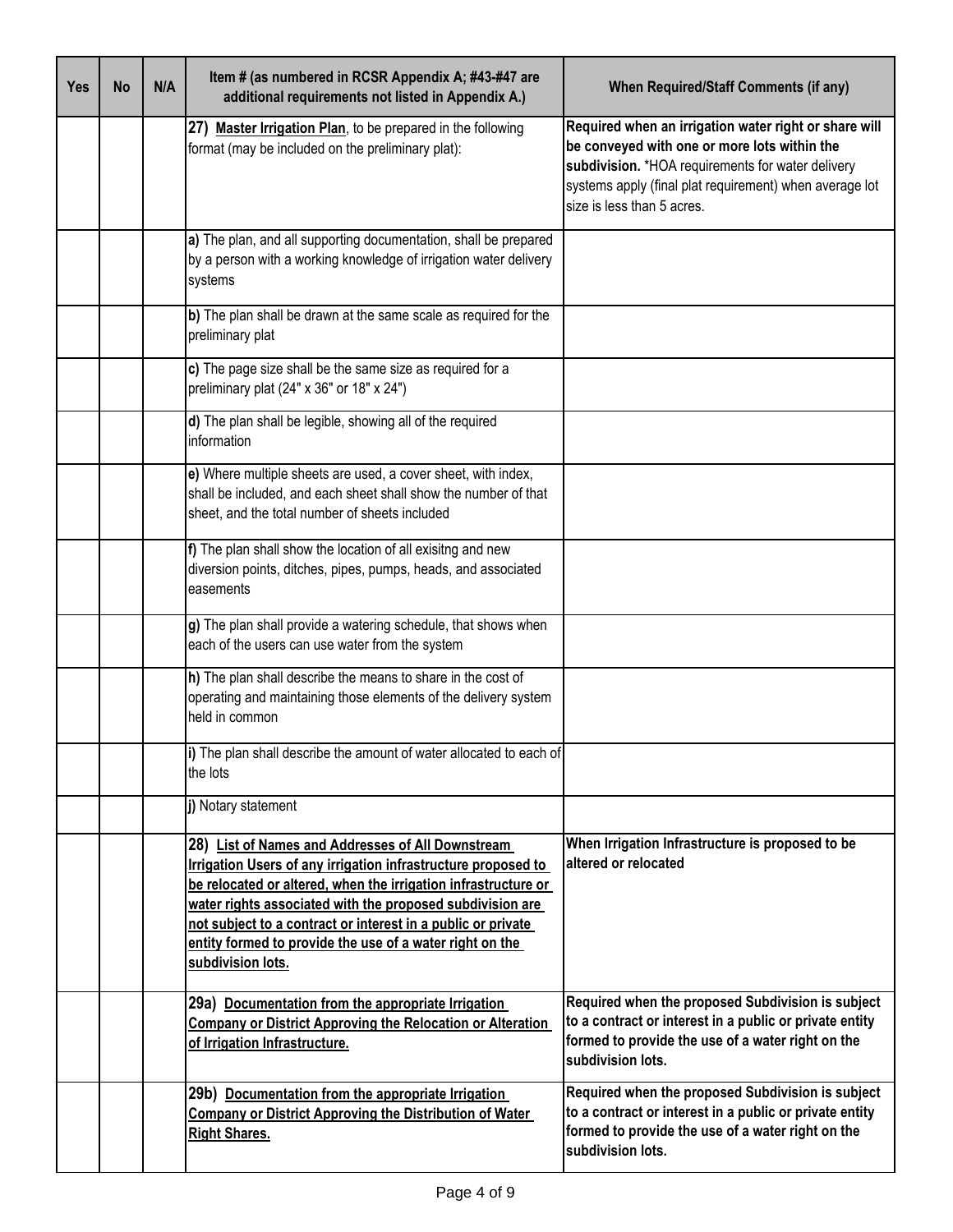| <b>Yes</b> | <b>No</b> | N/A | Item # (as numbered in RCSR Appendix A; #43-#47 are<br>additional requirements not listed in Appendix A.)                                                                                                                                                                                                                                                                                                                                                                                                                                                                                                         | <b>When Required/Staff Comments (if any)</b>                                                                                                                                                                                                                                                                                                                                                                                      |
|------------|-----------|-----|-------------------------------------------------------------------------------------------------------------------------------------------------------------------------------------------------------------------------------------------------------------------------------------------------------------------------------------------------------------------------------------------------------------------------------------------------------------------------------------------------------------------------------------------------------------------------------------------------------------------|-----------------------------------------------------------------------------------------------------------------------------------------------------------------------------------------------------------------------------------------------------------------------------------------------------------------------------------------------------------------------------------------------------------------------------------|
|            |           |     | 30) Statement of intent to Sever all Surface Water Rights                                                                                                                                                                                                                                                                                                                                                                                                                                                                                                                                                         | Required when irrigation water will not be allocated<br>to the proposed Subdivision lots.                                                                                                                                                                                                                                                                                                                                         |
|            |           |     | 31) Documentation showing that the applicant has applied<br>for Necessary Permits, including all relevant reports<br>supporting those permits, where applicable - such as, but not<br>limited to, those from the Bitterroot Conservation District, USACE,<br>and/or Ravalli County Floodplain Program                                                                                                                                                                                                                                                                                                             | When work is proposed in or near Floodplains,<br><b>Drainages, or Wetlands</b>                                                                                                                                                                                                                                                                                                                                                    |
|            |           |     | 32) Documentation of Legal and Physical Access - The<br>requirement to provide evidence of physical access with a<br>preliminary plat application shall take into account the current<br>condition of the roadway, any proposed improvements that will be<br>made prior to final plat approval (or after approval of a subdivision<br>improvement agreement), and requirements for variances to meet<br>the physical access requirements.                                                                                                                                                                         | <b>All Subdivisions</b>                                                                                                                                                                                                                                                                                                                                                                                                           |
|            |           |     | 33) Preliminary Approach and Encroachment Permits from<br>MDOT and/or the RCRBD, as appropriate, or clear evidence<br>from MDOT or RCRBD that the proposed approaches are<br>approvable                                                                                                                                                                                                                                                                                                                                                                                                                           | For Subdivisions accessing a road maintained by the<br><b>County and/or State</b>                                                                                                                                                                                                                                                                                                                                                 |
|            |           |     | 34) Traffic Impact Analysis, completed to the standards and<br>procedures set forth in RCSR Apendix H, including a written<br>statement of approval from the RCRBD.                                                                                                                                                                                                                                                                                                                                                                                                                                               | One alternative for a Subdivision containing fewer<br>than 50 lots that abuts a County-operated roadway;<br>the other alternative is a Pro-Rata Share contribution.<br>A Traffic Impact Analysis is required for a<br>Subdivision containing 50 or more lots that abuts a<br>County-operated roadway, as well as for a<br>Subdivision of any number of lots that abuts a non-<br>County-operated roadway (see RCSR 12-3(G)(1-2)). |
|            |           |     | 35) Preliminary Pro-Rata Share Calculation for the proposed One alternative for a Subdivision containing fewer<br>subdivision, completed or approved by the RCRBD within 6<br>months of the date of the preliminary plat application<br>submission - The preliminary pro-rata share calculation may be<br>utilized to determine the amount due at final plat application, in<br>accordance with the Preliminary Plat Decision, unless the<br>applicant elects to obtain an updated pro-rata share calculation,<br>prior to the submission of the final plat. (See other possible<br>alternatives in Section 12-3) | than 50 lots that abuts a County-operated roadway;<br>the other alternative is a Traffic Impact Analysis (see<br>RCSR 12-3(G)(1)(a))                                                                                                                                                                                                                                                                                              |
|            |           |     | 36) Preliminary Roadway Maintenance Agreement, which<br>shall include the following requirements, at a minimum:                                                                                                                                                                                                                                                                                                                                                                                                                                                                                                   | Required for all private roadways and common<br>driveways that provide legal and physical access to<br>lots within the Subdivision.                                                                                                                                                                                                                                                                                               |
|            |           |     | a) A description of the parcels that are subject to the agreement                                                                                                                                                                                                                                                                                                                                                                                                                                                                                                                                                 |                                                                                                                                                                                                                                                                                                                                                                                                                                   |
|            |           |     | b) The section of roadway, or location of the common driveway,<br>that is subject to the agreement                                                                                                                                                                                                                                                                                                                                                                                                                                                                                                                |                                                                                                                                                                                                                                                                                                                                                                                                                                   |
|            |           |     | c) The agreement is binding on any person having an interest in a<br>parcel that is subject to the agreement                                                                                                                                                                                                                                                                                                                                                                                                                                                                                                      |                                                                                                                                                                                                                                                                                                                                                                                                                                   |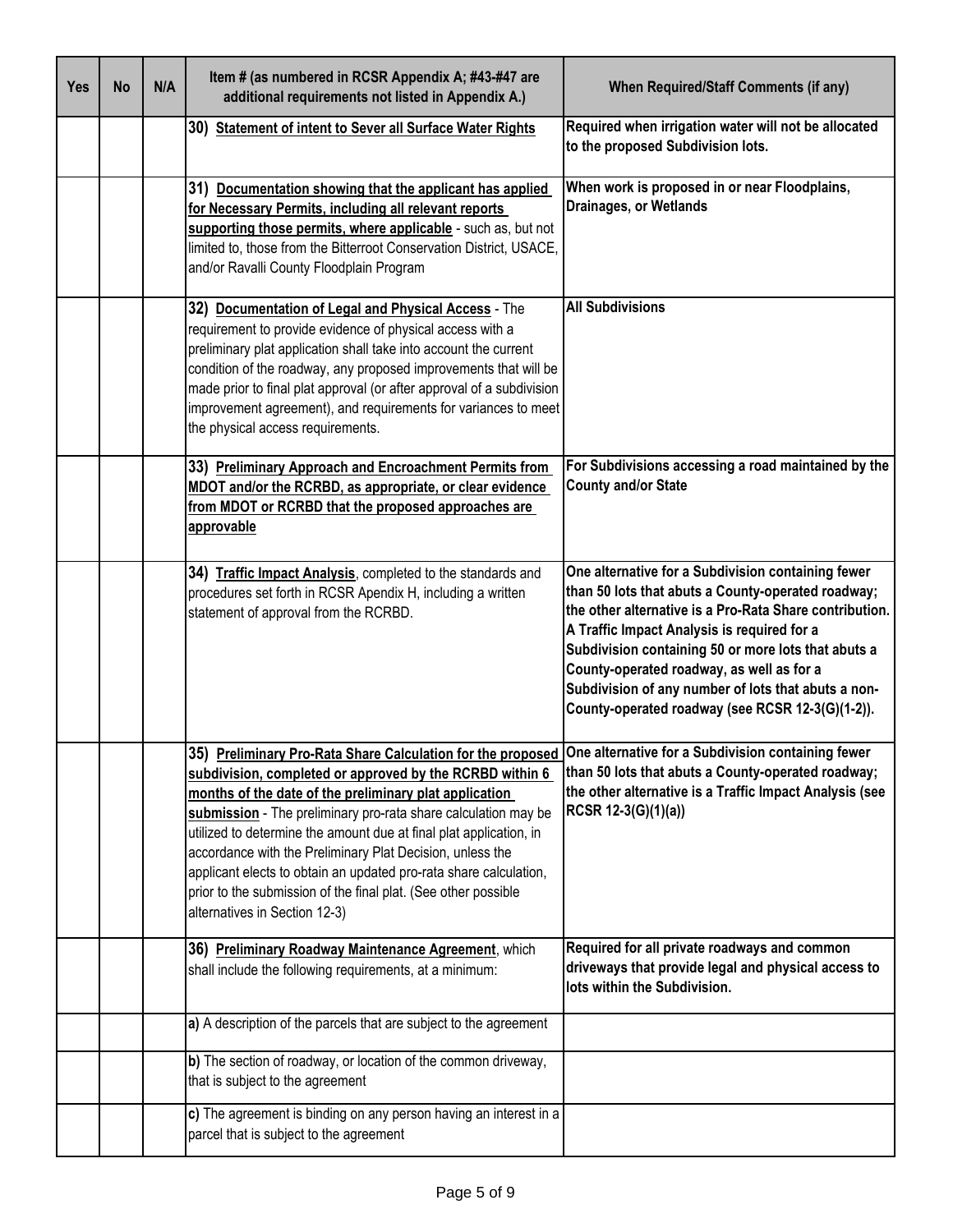| <b>Yes</b> | <b>No</b> | N/A | Item # (as numbered in RCSR Appendix A; #43-#47 are<br>additional requirements not listed in Appendix A.)                                                                                                                                                                                                                                                                                                                                                                                                                  | <b>When Required/Staff Comments (if any)</b> |
|------------|-----------|-----|----------------------------------------------------------------------------------------------------------------------------------------------------------------------------------------------------------------------------------------------------------------------------------------------------------------------------------------------------------------------------------------------------------------------------------------------------------------------------------------------------------------------------|----------------------------------------------|
|            |           |     | d) Any person providing public utilities may use the utility<br>easements for such purposes                                                                                                                                                                                                                                                                                                                                                                                                                                |                                              |
|            |           |     | e) Decisions to undertake any roadway maintenance is the<br>responsibility of the landowners, and shall be based on a majority<br>vote (over 50%) of the parties to the agreement                                                                                                                                                                                                                                                                                                                                          |                                              |
|            |           |     | f) Who is eligible to cast a vote (one vote per parcel)                                                                                                                                                                                                                                                                                                                                                                                                                                                                    |                                              |
|            |           |     | g) How the maintenance costs will be assessed (equally or<br>disproportionately) to the parties to the agreement                                                                                                                                                                                                                                                                                                                                                                                                           |                                              |
|            |           |     | h) The amount that will be assessed in the event that a party<br>subdivides a parcel that is subject to the agreement                                                                                                                                                                                                                                                                                                                                                                                                      |                                              |
|            |           |     | i) In the event that an assessment becomes delinquent, the<br>assessment and interest, and the cost of collection, shall become<br>a continuing lien on the lot                                                                                                                                                                                                                                                                                                                                                            |                                              |
|            |           |     | j) The agreement is perpetual, and cannot be rescinded, unless<br>the County, or State, agrees to maintain the roadway described in<br>the agreement                                                                                                                                                                                                                                                                                                                                                                       |                                              |
|            |           |     | k) When a subdivision, or lots within a subdivision, is proposed for<br>non-residential purposes, the provision for maintaining all<br>associated parking lots shall be included in this document                                                                                                                                                                                                                                                                                                                          |                                              |
|            |           |     | I) Roadway/common driveway maintenance includes dust control,<br>snow removal, maintenance of stormwater drainage facilities,<br>ordinary maintenance and reconstruction, if necessary. Roadway<br>maintenance shall also include on-street parking enforcement<br>provisions, in accordance with on-street parking provided for in<br>the roadway design, because failure to enforce on-street parking<br>may result in the inability of emergency services providers to<br>provide service to lots along this roadway(s) |                                              |
|            |           |     | m) The agreement may be amended, except that it may not be<br>amended to be less strict, or less inclusive                                                                                                                                                                                                                                                                                                                                                                                                                 |                                              |
|            |           |     | n) Notary statement                                                                                                                                                                                                                                                                                                                                                                                                                                                                                                        |                                              |
|            |           |     | o) The agreement shall not include other provisions not related to<br>roadway maintenance (e.g. land use restrictions, etc.), unless<br>there is a provision in the document, stating that the roadway<br>maintenance agreement section in the covenants cannot be<br>amended to be less strict or less inclusive.                                                                                                                                                                                                         |                                              |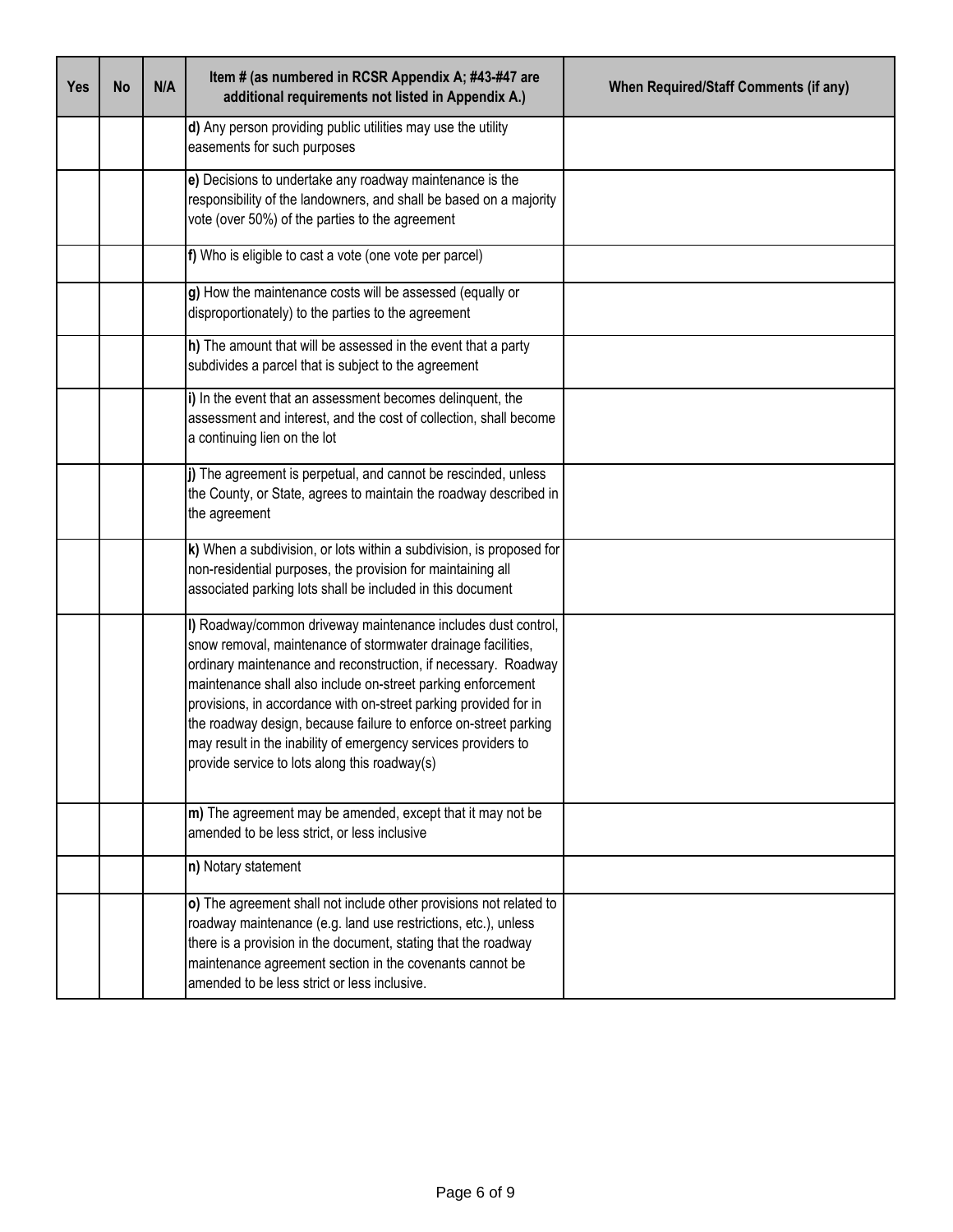| Yes | <b>No</b> | N/A | Item # (as numbered in RCSR Appendix A; #43-#47 are<br>additional requirements not listed in Appendix A.)                                                                                                                                                                                                                                                                                                                                                                                                                                                                                                                                                                                                                                                                                                                                                          | <b>When Required/Staff Comments (if any)</b>                                      |
|-----|-----------|-----|--------------------------------------------------------------------------------------------------------------------------------------------------------------------------------------------------------------------------------------------------------------------------------------------------------------------------------------------------------------------------------------------------------------------------------------------------------------------------------------------------------------------------------------------------------------------------------------------------------------------------------------------------------------------------------------------------------------------------------------------------------------------------------------------------------------------------------------------------------------------|-----------------------------------------------------------------------------------|
|     |           |     | 37-38) Conceptual Roadway Design, Grading and Drainage,<br>and Stormwater Management Plans, or, alternatively,<br><b>Preliminary Engineering Plans to be reviewed in accordance</b><br>with the RCRBD Subdivision Assessment Coordination<br>Policy, and, in either case, evidence that the plans and<br>applicable fees have been submitted to the RCRBD. In the<br>event that the design of any of these improvements change, after<br>the Planning Department renders a determination of sufficiency<br>on the subdivision application, and those changes are deemed<br>material, the applicant will be required to complete the applicable<br>amended application procedure, as detailed in Chapter 9 of the<br>RCSR.<br>At a minimum, the conceptual roadway<br>design, grading and drainage, and stormwater management<br>plans shall include the following: | Required when a roadway must be<br>constructed/reconstructed on-site or off-site. |
|     |           |     | a) Location of all improvements                                                                                                                                                                                                                                                                                                                                                                                                                                                                                                                                                                                                                                                                                                                                                                                                                                    |                                                                                   |
|     |           |     | b) Relevant dimensions of all improvements                                                                                                                                                                                                                                                                                                                                                                                                                                                                                                                                                                                                                                                                                                                                                                                                                         |                                                                                   |
|     |           |     | c) Horizontal and vertical curvatures of all roadways                                                                                                                                                                                                                                                                                                                                                                                                                                                                                                                                                                                                                                                                                                                                                                                                              |                                                                                   |
|     |           |     | d) Location, width, ownership, and purpose of easements                                                                                                                                                                                                                                                                                                                                                                                                                                                                                                                                                                                                                                                                                                                                                                                                            |                                                                                   |
|     |           |     | e) Other reasonable information requested by the RCRBD                                                                                                                                                                                                                                                                                                                                                                                                                                                                                                                                                                                                                                                                                                                                                                                                             |                                                                                   |
|     |           |     | 39) Roadway Plans Approval Packet from the RCRBD. If<br>Preliminary Engineering Plans are submitted, the approval packet<br>should include the correspondence between the consulting<br>engineer and the applicant.                                                                                                                                                                                                                                                                                                                                                                                                                                                                                                                                                                                                                                                | Required when a roadway must be<br>constructed/reconstructed on-site or off-site. |
|     |           |     | 40) High Fire Hazard Area Management Plan - Refer to RCSR If Staff determines the potential for a Wildland Fire<br>Appendix C, Requirement 29                                                                                                                                                                                                                                                                                                                                                                                                                                                                                                                                                                                                                                                                                                                      | <b>Hazard</b>                                                                     |
|     |           |     | 41) Any Additional Relevant Information identified by the<br>Planning Department during the pre-application conference<br>or application process that is pertinent to the required<br>elements or the review criteria in the MSPA and the Ravalli<br><b>County Subdivision Regulations (RCSR)</b>                                                                                                                                                                                                                                                                                                                                                                                                                                                                                                                                                                  | <b>All Subdivisions</b>                                                           |
|     |           |     | 42) Any Other Documentation needed as evidence that the<br>subdivision meets the Design and Development Standards in<br><b>RCSR Chapter 12</b>                                                                                                                                                                                                                                                                                                                                                                                                                                                                                                                                                                                                                                                                                                                     | <b>All Subdivisions</b>                                                           |
|     |           |     | 43) Statement of Proposed Mitigation for potential hazards<br>or other potentially significant adverse impacts identified in<br>the pre-application conference, and not covered by other<br>required materials                                                                                                                                                                                                                                                                                                                                                                                                                                                                                                                                                                                                                                                     | <b>All Subdivisions</b>                                                           |
|     |           |     | 44) Letter requesting a revocation of agricultural covenant                                                                                                                                                                                                                                                                                                                                                                                                                                                                                                                                                                                                                                                                                                                                                                                                        | When an Agricultural Covenant is on the parcel                                    |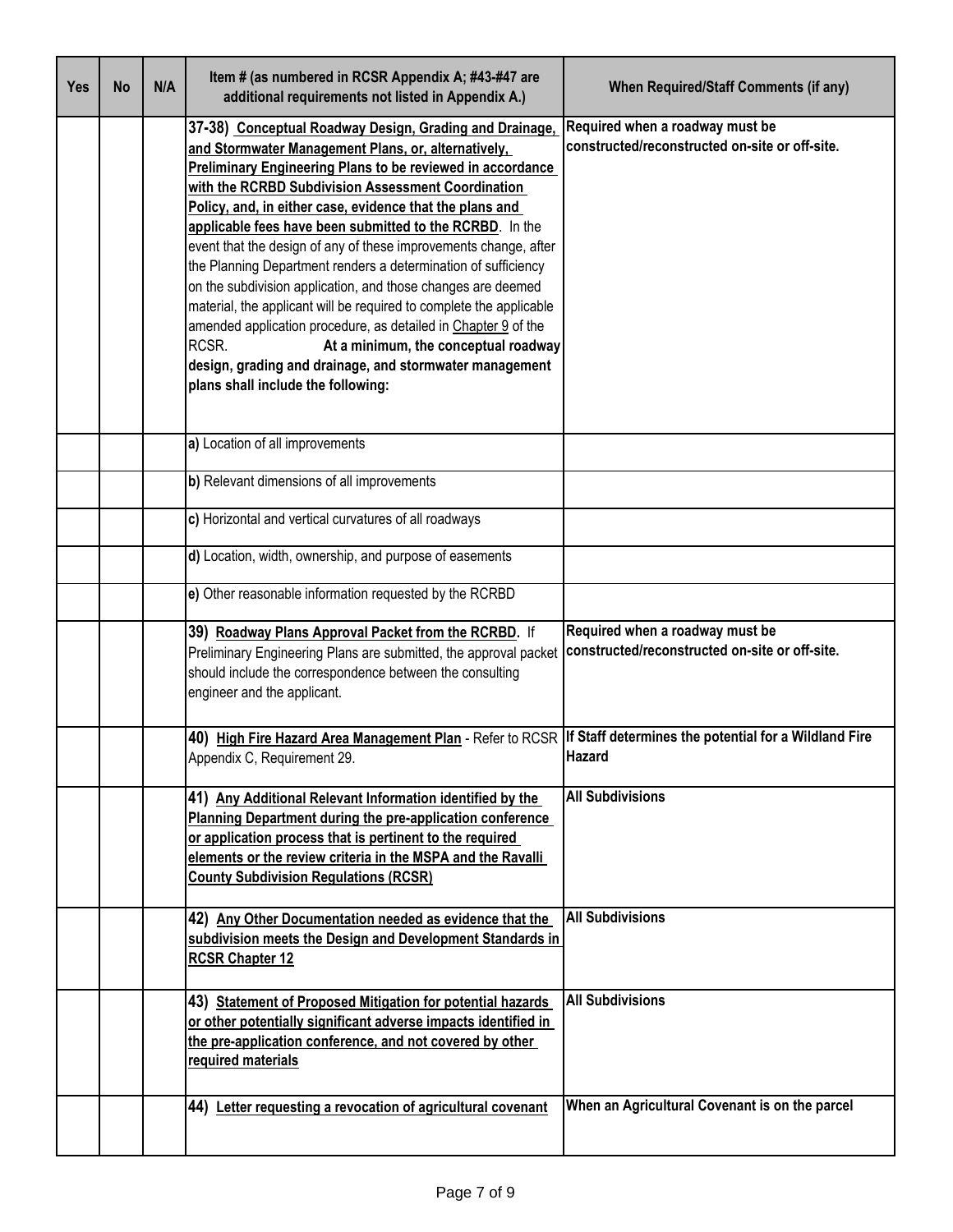| <b>Yes</b> | <b>No</b> | N/A | Item # (as numbered in RCSR Appendix A; #43-#47 are<br>additional requirements not listed in Appendix A.)                                                                                                                                                                                                                                                                                                                                                                                                                                                                                                                                                                                                                                                                                          | <b>When Required/Staff Comments (if any)</b> |
|------------|-----------|-----|----------------------------------------------------------------------------------------------------------------------------------------------------------------------------------------------------------------------------------------------------------------------------------------------------------------------------------------------------------------------------------------------------------------------------------------------------------------------------------------------------------------------------------------------------------------------------------------------------------------------------------------------------------------------------------------------------------------------------------------------------------------------------------------------------|----------------------------------------------|
|            |           |     | 45) Letter from the Montana Natural Heritage Program<br>(MNHP), with accompanying data report and map, identifying<br>any Sensitive Species (plant and/or animal) located within<br>the same PLSS Section(s) as the proposed subdivision                                                                                                                                                                                                                                                                                                                                                                                                                                                                                                                                                           | <b>All Subdivisions</b>                      |
|            |           |     | If the MNHP letter and accompanying documents identify plant<br>and/or animal species of special concern, or community of special<br>concern, within the same PLSS Section(s) as the proposed<br>subdivision, a Sensitive Species Report shall be prepared and<br>submitted, addressing the MNHP-identified species. A Sensitive<br>Species Report may be waived, if clear evidence is presented in<br>the required Summary of Probable Impacts (SOPI) document<br>(RCSR Appendix G) that the subject property could not support<br>the identified species or community. Plant species are to be<br>addressed in the "Natural Environment" section of the SOPI, and<br>animals in the "Wildlife" and "Wildlife Habitat" sections, regardless<br>of whether a Sensitive Species Report is required. |                                              |
|            |           |     | a) The Sensitive Species Report shall be prepared by a qualified<br>biologist, or plant ecologist, as appropriate                                                                                                                                                                                                                                                                                                                                                                                                                                                                                                                                                                                                                                                                                  |                                              |
|            |           |     | b) The Report shall be in written form, along with supporting<br>maps, drawings, and other information, as appropriate. The<br>Report shall include, as appropriate, the following elements:                                                                                                                                                                                                                                                                                                                                                                                                                                                                                                                                                                                                       |                                              |
|            |           |     | i) The name of the species and/or community that is located in the<br>PLSS Section(s) of the subdivision                                                                                                                                                                                                                                                                                                                                                                                                                                                                                                                                                                                                                                                                                           |                                              |
|            |           |     | ii) The findings of an on-site investigation to determine whether<br>that species and/or community is, in fact, found within, or within<br>300 feet, of the proposed subdivision                                                                                                                                                                                                                                                                                                                                                                                                                                                                                                                                                                                                                   |                                              |
|            |           |     | iii) If the species and/or community is found, a map showing its<br>location                                                                                                                                                                                                                                                                                                                                                                                                                                                                                                                                                                                                                                                                                                                       |                                              |
|            |           |     | iv) If the species and/or community is found, recommendations<br>for ways to mitigate impacts, if any, caused by the subdivision                                                                                                                                                                                                                                                                                                                                                                                                                                                                                                                                                                                                                                                                   |                                              |